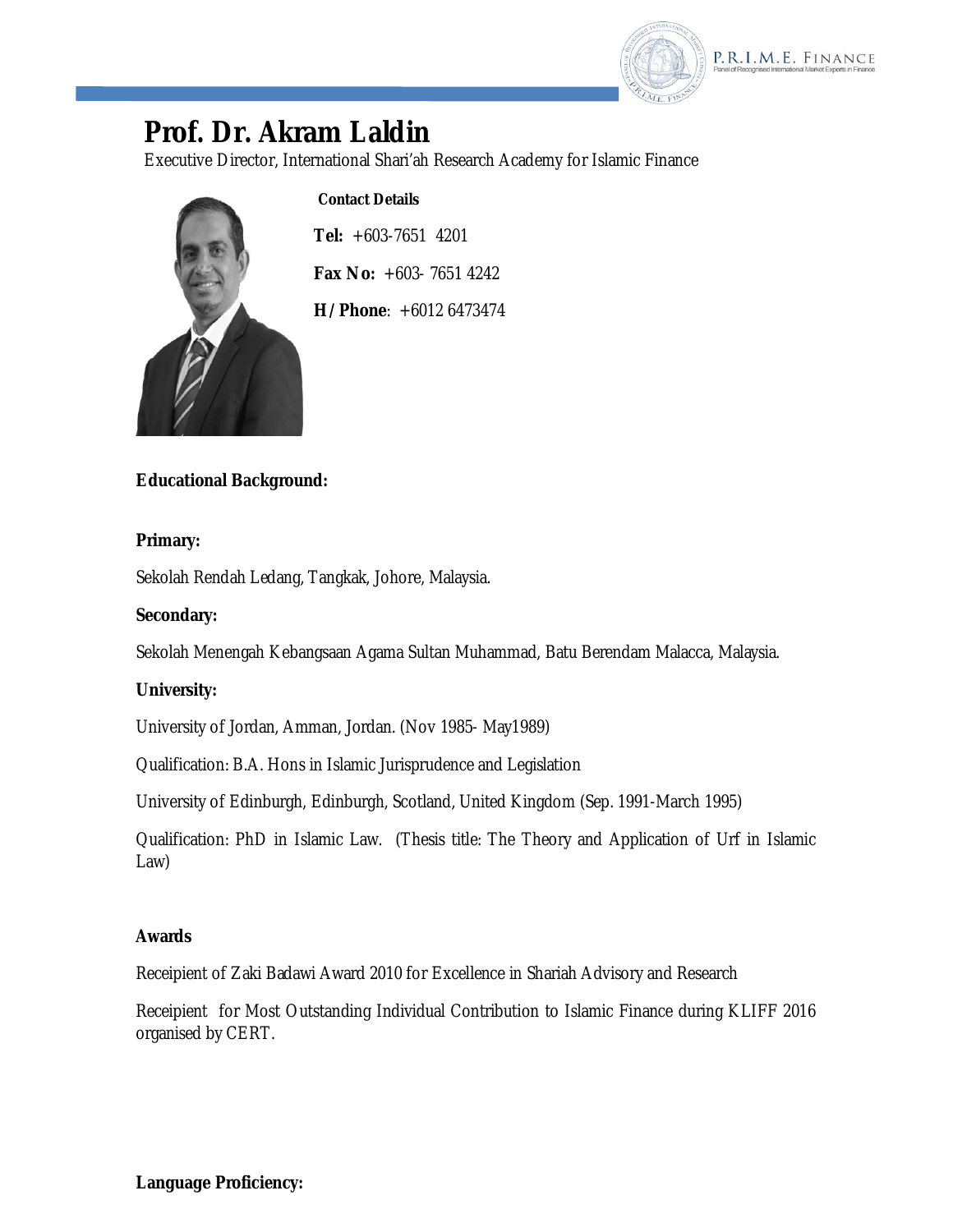

Arabic (Excellence)

English (Excellence)

Malay (Excellence)

# **Subjects/Courses Taught:**

Contemporary Issues in Islamic Banking and Finance (Ph.D Level)

Fiqh and Usul Terminologies in English (Masters Level)

Islamic Commercial Law (Muamalah) (Arabic/English)

Islamic Legal Maxims and Concept (Arabic)

Usul a-Fiqh (Arabic/English)

Fiqh al-Ibadah (Arabic/English)

Introduction to Islamic Law (Arabic/English)

Science of Hadith (Arabic)

Islamic History (Arabic)

Studies in Fiqh (English)

Islamic Culture (Arabic/English)

Islamic Systems (Arabic)

Islamic Studies in English

#### **Academic and Administration Post:**

**Executive Director,** International Shari'ah Research Academy for Islamic Finance Malaysia (May 2008 till present)

**Professor,** International Center for Education in Islamic Finance (INCEIF) (April 2014 – till present)

**Associate Professor**, International Center for Education in Islamic Finance (INCEIF) (April 2009 – March 2014)

**Assistant Professor,** International Islamic University Malaysia (May 1995 to May 2008)

**Assistant Lecturer,** International Islamic University Malaysia (August 1989 to April 1995)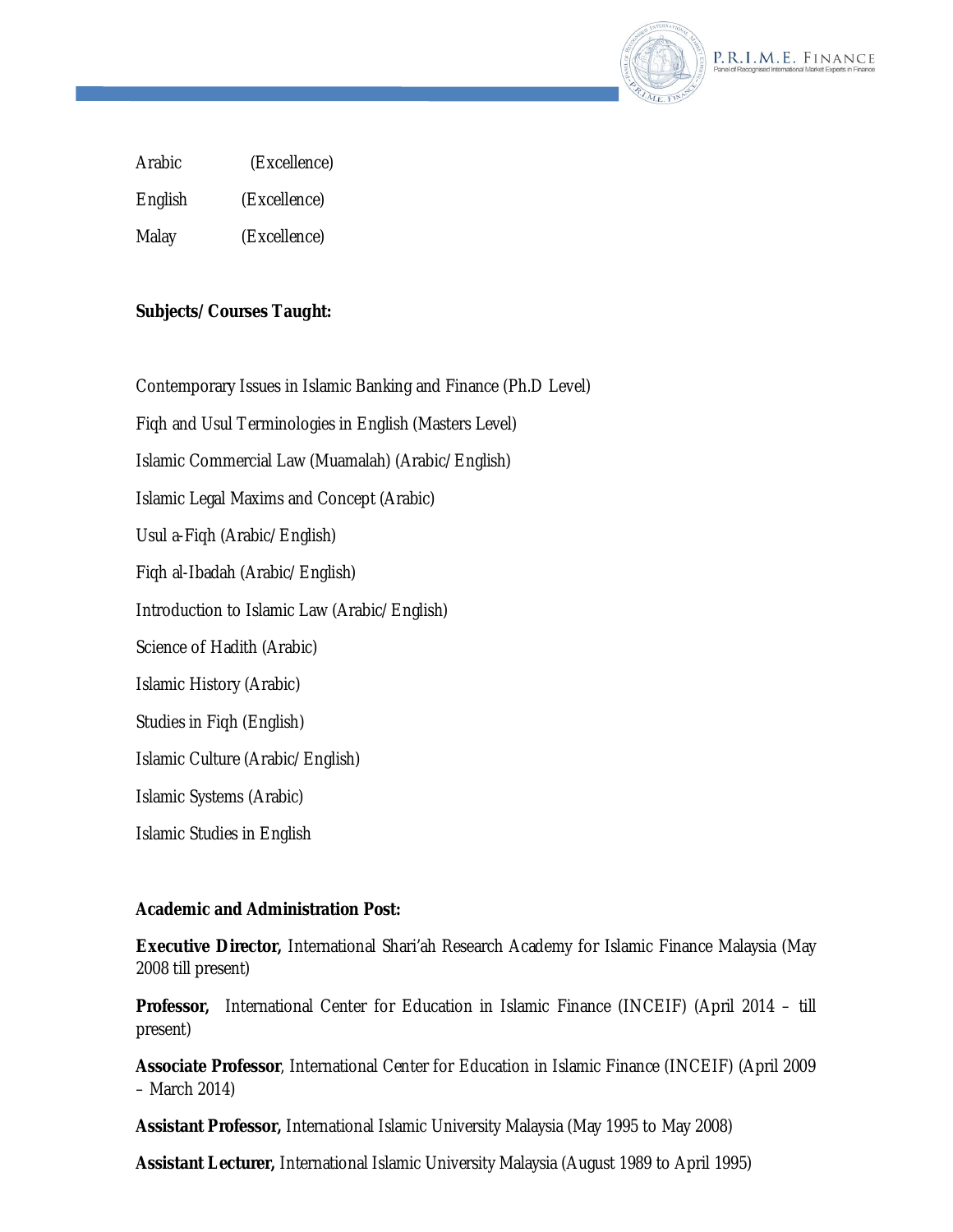

**Deputy Dean of IIUM-KUSZA Matriculation Programme** (Dec.1995-June 1997)

**Deputy Dean of Students Affairs Division,** International Islamic University, Malaysia. (July 1997- July 2001).

**Director, Co-Curricular Activity Centre,** International Islamic University Malaysia. (August 2001 to August 2002)

**Visiting Assistant professor,** University of Sharjah, Sharjah, United Arab Emirates (September 2002 to July 2004)

**Head, Department of Fiqh and Usul,** Kulliyyah of Islamic Revealed Knowledge and Human Sciences, International Islamic University Malaysia. (August 2004 till May 2006)

**Deputy Dean Academic Affairs,** Kulliyyah of Islamic Revealed Knowledge and Human Sciences, International Islamic University Malaysia. (Jun 2006 till May 2007)

# **Membership of Advisory Boards/Panels**

**Member of Shariah Advisory Council** Bank Negara Malaysia (November 2008 till present)

**Member** of Shari'ah Advisory Council International Islamic Financial Market (IIFM), Bahrain. (2009 till present)

**Member** of Shariah Advisory Council Employees Provident Fund (EPF) Malaysia. (2008 till present)

**Member** of Shariah Supervisory Council of Labuan Financial Services Authority (FSA) April 2014 till present

**Member, Shariah Advisory Board,** ZI Shariah Advisory, Malaysia (Nov. 2007 till present)

**Member Shariah Advisory Board,** Yaasar Limited, UK (June 2007 till present)

Member of Thomson Reuters Islamic Benchmark (IIBR) (2015 till present)

**Member of Shari'ah Advisor** of Dar Al Takaful, Dubai**.** (2010 till present)

**Member of Shariah Advisor of National Takaful Company PSC (Watania), Abu Dhabi** (2010 till present)

**Member Shariah Advisory Board,** Eco Islamic Bank, Repubic of Kyrgstan. (2007 till present)

**Member** of Financial Regulation Advisory Council of Experts (FRACE), Central Bank of Nigeria (2012 till present)

**Member of Advisory Board** of Institut Latihan Islam Malaysia (ILIM), JAKIM (November 2008 till present)

**Associate Consultant,** International Institute of Islamic Banking and Finance, Kuala Lumpur, Malaysia. (June 2005 till present)

**Registered Shariah Advisor** for Islamic Securities with the Securities Commission of Malaysia.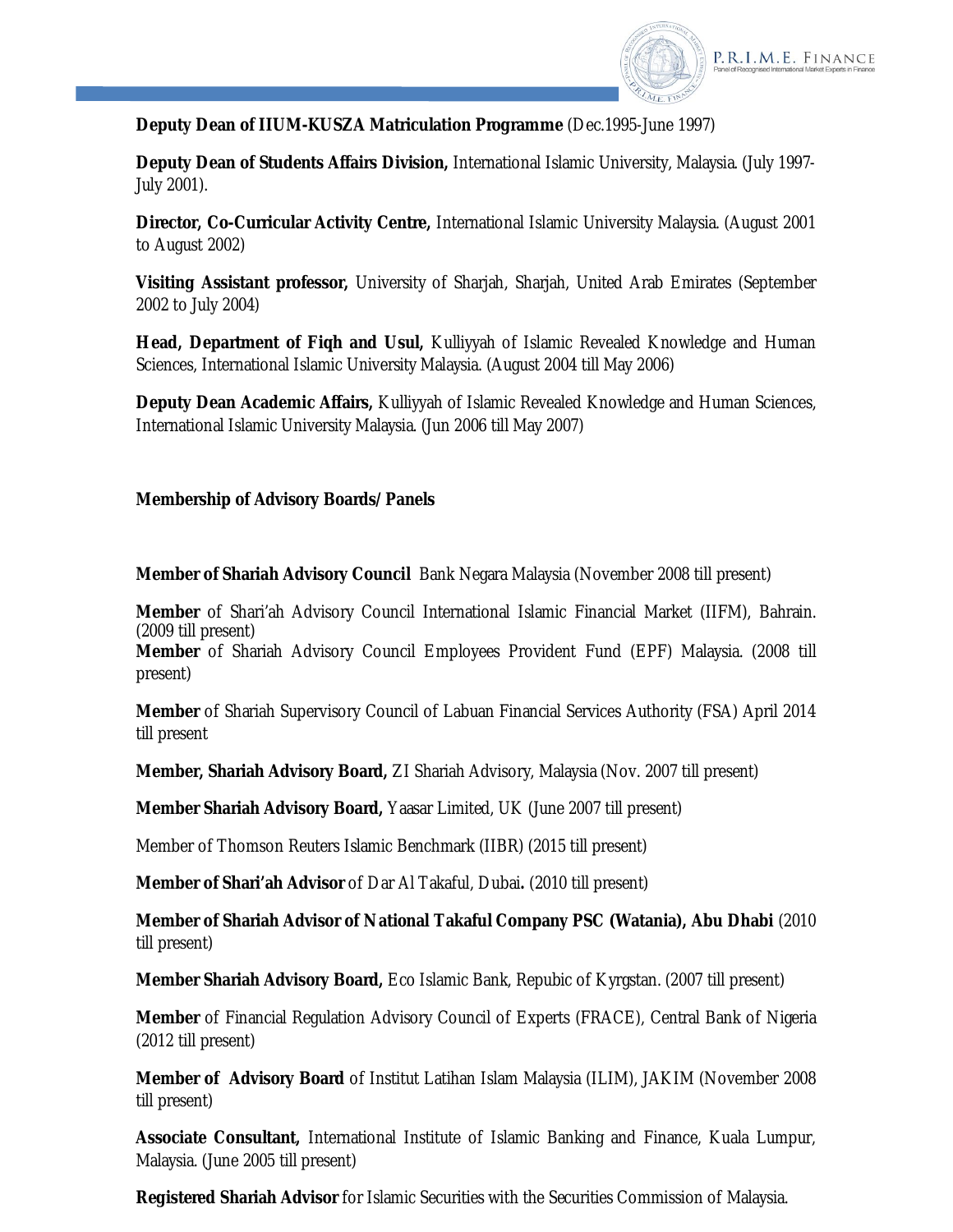

**Researcher,** Majma' al-Fiqh al-Islami (OIC) on Muamalat **Member Shariah Committee** of Accounting & Auditing Organisation of Islamic Financial Institutions (AAOIFI) (2012 till 2015)

**Member** of Maldives Monetary Authority Shari'ah Board. (2010 till 2015)

**Member of Working Group,** Malaysian Accounting Standard Board (MASB) (January 2007 till 2015)

**Member Shariah Advisory Board,** Energy Bank, Bahrain (June 2008 till 2011)

**Member of Working Committee,** Institute of Islamic Banking and Finance, International Islamic University Malaysia (December 2004 till April 2008)

**Member Board of Studies,** Department of Fiqh and Usul, IIUM

**Shariah Advisory Board,** EON Bank Malaysia Bhd. (October 2004 – March 2005)

**Chairman, Shariah Advisory Board** HSBC Amanah Malaysia (April 2005 till September 2008)

**Chairman, Shariah Advisory Board,** HSBC Takaful Malaysia Berhad (Jun 2006 till Sept. 2008)

**Member, Global Shariah Advisory Board,** HSBC Amanah (January 2006 till 2011)

**Chairman, Islamic Advisory Board,** HSBC Insurance, Singapore (January 2006 till February 2014)

**Member of Board of Studies, Master of Science in Islamic Banking & Finance, International Islamic University,** August 2008 – 31 August 2010

**Member of Board of Studies (External Member): Bachelor of Islamic Revealed Knowledge in Fiqh & Usul Al-Fiqh Programme, (**2008 -2010)

**Shariah Advisor,** Equity Trust Malaysia Sdn. Bhd. (July 2005 till December 2007)

#### **Selected Participations and Presentations 2013 - 2016:**

| 3 Jan 2013       | Asean Capital Market Forum, Islamic Capital Market Workshop organised<br>by SC as Panellist<br>Topic: Enable & Barriers to ICM Development     |
|------------------|------------------------------------------------------------------------------------------------------------------------------------------------|
| 27 – 29 Jan 2013 | P.R.I.M.E Finance Annual Conference in The Haque as<br>Speaker, Topic: Islamic Finance Documentation, Issue<br>and Cases                       |
| 26 – 27 Feb 2013 | 12 <sup>th</sup> Annual Islamic Finance Summit, London as<br>Panellist, Topic: The Annual Open Fatwa and Shariah<br><b>Audience Discussion</b> |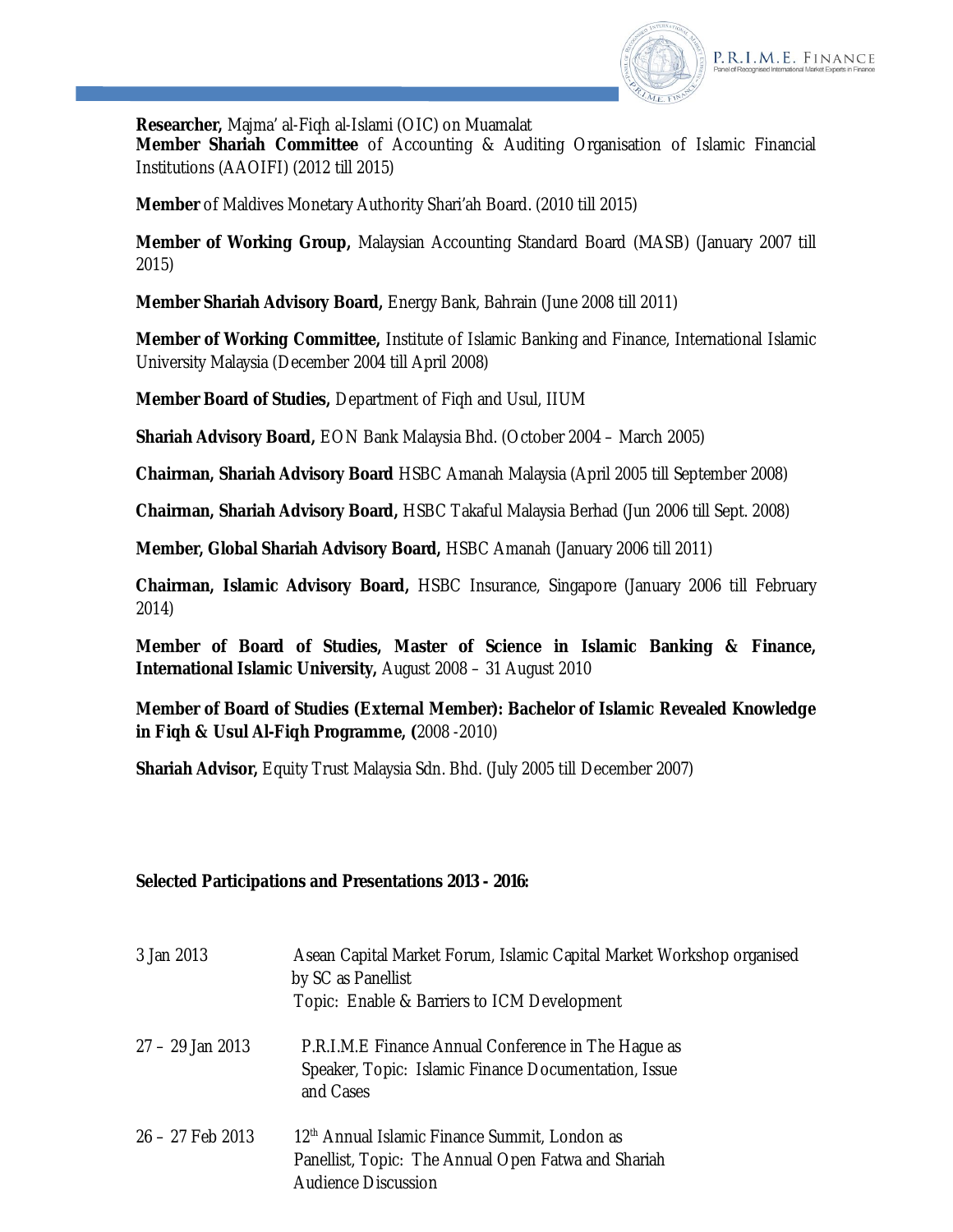

| 31 Mar 2013           | Harvard LSE Workshop, London as Speaker<br>Topic: Insolvency & Debt. Restructuring in Islamic<br>Finance                                                                                                                                                        |
|-----------------------|-----------------------------------------------------------------------------------------------------------------------------------------------------------------------------------------------------------------------------------------------------------------|
| 14 - 16 April<br>2013 | International Islamic Finance 2013 organised by Emerald,<br>Abu Dhabi as paper presenter titled "Developing Islamic<br>Finance in the Framework of Magasid al Shari'ah :<br>Understanding the Ends (Magasid) and the Means<br>(Wasa'il)                         |
| $16 - 18$ Apr 2013    | Islamic Economics Conference in Kuwait as Speaker                                                                                                                                                                                                               |
| 24 Apr 2013           | Seminar Kewangan Islam, Penang as Paper Presenter<br>Topic: Elemen Riba, Gharar dan Maisir Dalam Konteks<br>Ekonomi Masa Kini                                                                                                                                   |
| 19 - 22 May 2013      | 8 <sup>th</sup> IDB Global Forum on Islamic Finance in Dushanbe,<br>Tajikistan as Speaker, topic: Proposed Suitable Islamic<br><b>Financial Instruments for Central Asia Countries</b>                                                                          |
| 29 - 30 May 2013      | 7 <sup>th</sup> Muzakarah Cendekiawan Syariah Nusantara, Singapore<br>as Participant                                                                                                                                                                            |
| 8 June 2013           | Konvensyen Ejen Takaful 2013, Kuala Lumpur as Panellist<br>Topic: Memacu Ejen Beretika: Profesionalisma dari Sudut<br>Pandangan Islam                                                                                                                           |
| 17 June 2013          | Muktamar Kewangan Islam Brunei Darussalam 2013 in<br>Brunei organised by CERT as Panellist<br>Topic: Produk dan Instrumen Kewangan Islam - Teori dan<br>Aplikasi                                                                                                |
| 28-29 June 2013       | Islamic Finance Workshop Series for Judges, Kuala Lumpur<br>"Managing Islamic Banking Cases" as Participant                                                                                                                                                     |
| 17 - 19 July 2013     | Dallah Al Baraka Conference, Jeddah as Participant                                                                                                                                                                                                              |
| 9 & 10 Sept 2013      | 9th International Conference on Islamic Economics and<br>Finance (ICIEF), Istanbul as Paper Presenter & Chair Person<br>Topic: Paper Presenter: The Development of Islamic Finance: Reflecting<br>the Achievement and Direction<br>Chair Person: Shariah Issues |
| 14 Sept 2013          | IFC Training $-8th UK Shari'ah Scholar continuous$<br>Professional Development (CPD) session, London<br>Topic - AAOIFI Standards                                                                                                                                |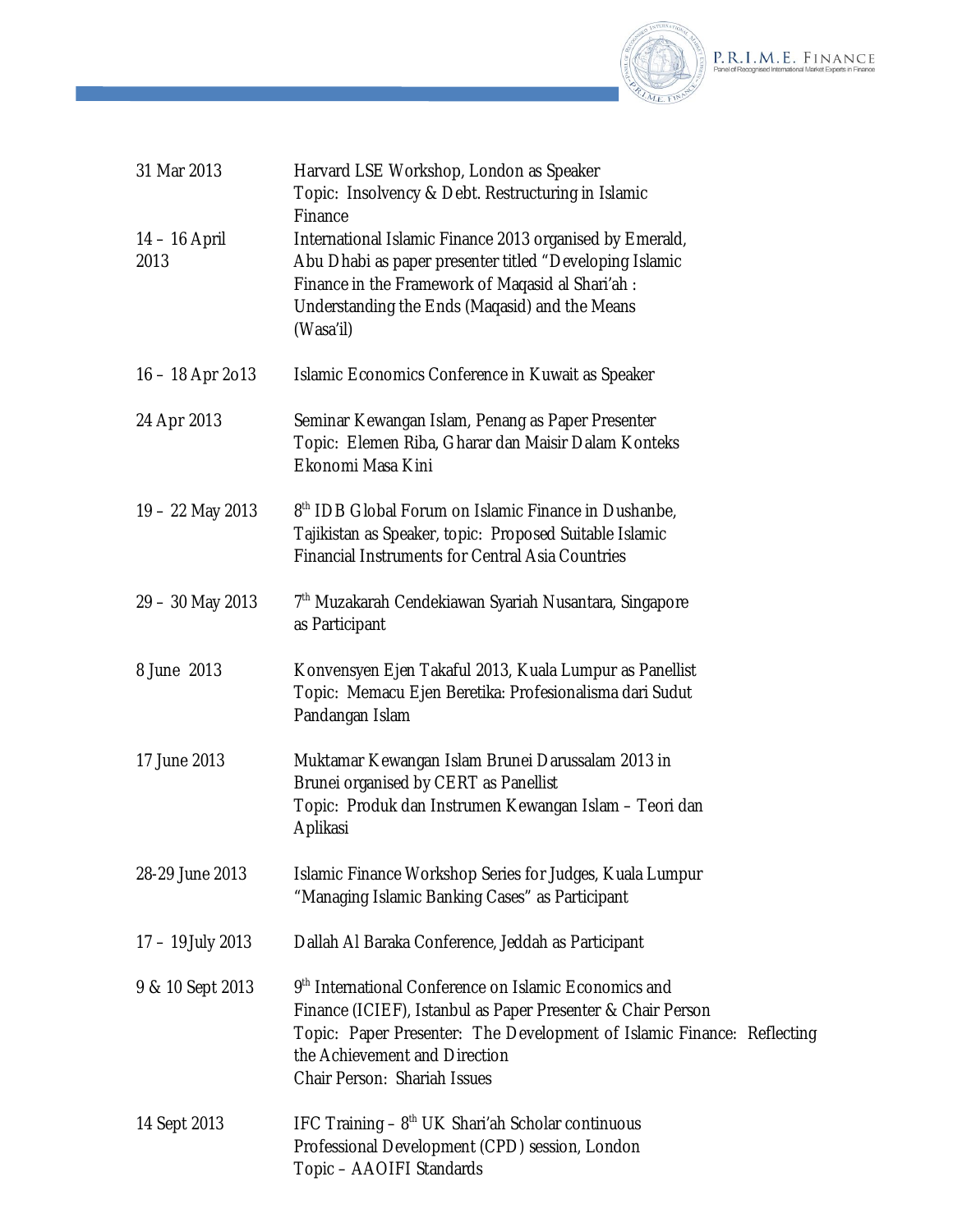

| 23 Sept 2013               | Seminar on the Prospects and Challenges in the<br>Development of Islamic Finance for Bangladesh, Dhaka<br>as Speaker<br>Topic: Legal, Regulatory and Enabling Framework Session Description                                                                                                                                                           |
|----------------------------|-------------------------------------------------------------------------------------------------------------------------------------------------------------------------------------------------------------------------------------------------------------------------------------------------------------------------------------------------------|
| 25 Sept 2013               | 10 <sup>th</sup> Kuala Lumpur Islamic Finance Forum (KLIFF 2013), Kuala<br>Lumpur as Moderator & Panellist<br>Moderator: KLIFF Round Table - Waqf & Islamic Finance<br>Panellist: Shariah Forum & Dialog                                                                                                                                              |
| 1 Oct                      | Islamic Financial Services Conference 2013, Singapore as<br>Speaker<br>Topic: Islamic Finance Human Capital Needs, Issues and<br><b>Solutions</b>                                                                                                                                                                                                     |
| 8 Oct 2013                 | Green Financing: Discover Green Technology Industry in<br>Malaysia organised by IBFIM, Kuala Lumpur as Speaker<br>and Panellist<br>Topic: Speaker - Financing Green Technologies and The Role of Islamic<br><b>Finance: Shariah Views</b><br>Panellist - Changing the Mindset of Malaysian Islamic Bankers: Sharing of<br>Experiences & Lesson Learnt |
| 10 Oct 2013                | As expert panel for focus group discussion (FGD) for a<br>Research study - Developing and construction a standard<br>Framework of takaful claims focusing on the assessment<br>of construction work loss in Contractor's All Risk (CAR)<br>Takaful, organised by Kulliyyah of Architecture &<br>Environmental Design (KAED), IIUM                     |
| 26 Oct 2013                | EPF Seminar, Putrajaya as Speaker<br>Topic: Islamic Provident Fund: Issues & Challenges                                                                                                                                                                                                                                                               |
| 30 Oct 2013                | 8 <sup>th</sup> ISRA International Shariah Scholars' Forum (ISSF), KL<br>as Discussant<br>Topic: Evaluation of Contributions of Central Banks to<br>to Shari'ah Harmonization and Regulatory Consolidation in<br>the Islamic Finance Industry                                                                                                         |
| $31$ Oct $-$<br>1 Nov 2013 | IILM Workshop, KL as participant                                                                                                                                                                                                                                                                                                                      |
| 6 Nov 2013                 | IIFM / IRTI Consultative Seminar on Sukuk Restructuring,<br>Bahrain as Paper Presenter<br>Topic: Dealing with Sukuk Restruction & Challenges                                                                                                                                                                                                          |
| 1 Nov 2013                 | The "Islamic Financial Intelligence Summit 2, Kuala Lumpur<br>as Panellist                                                                                                                                                                                                                                                                            |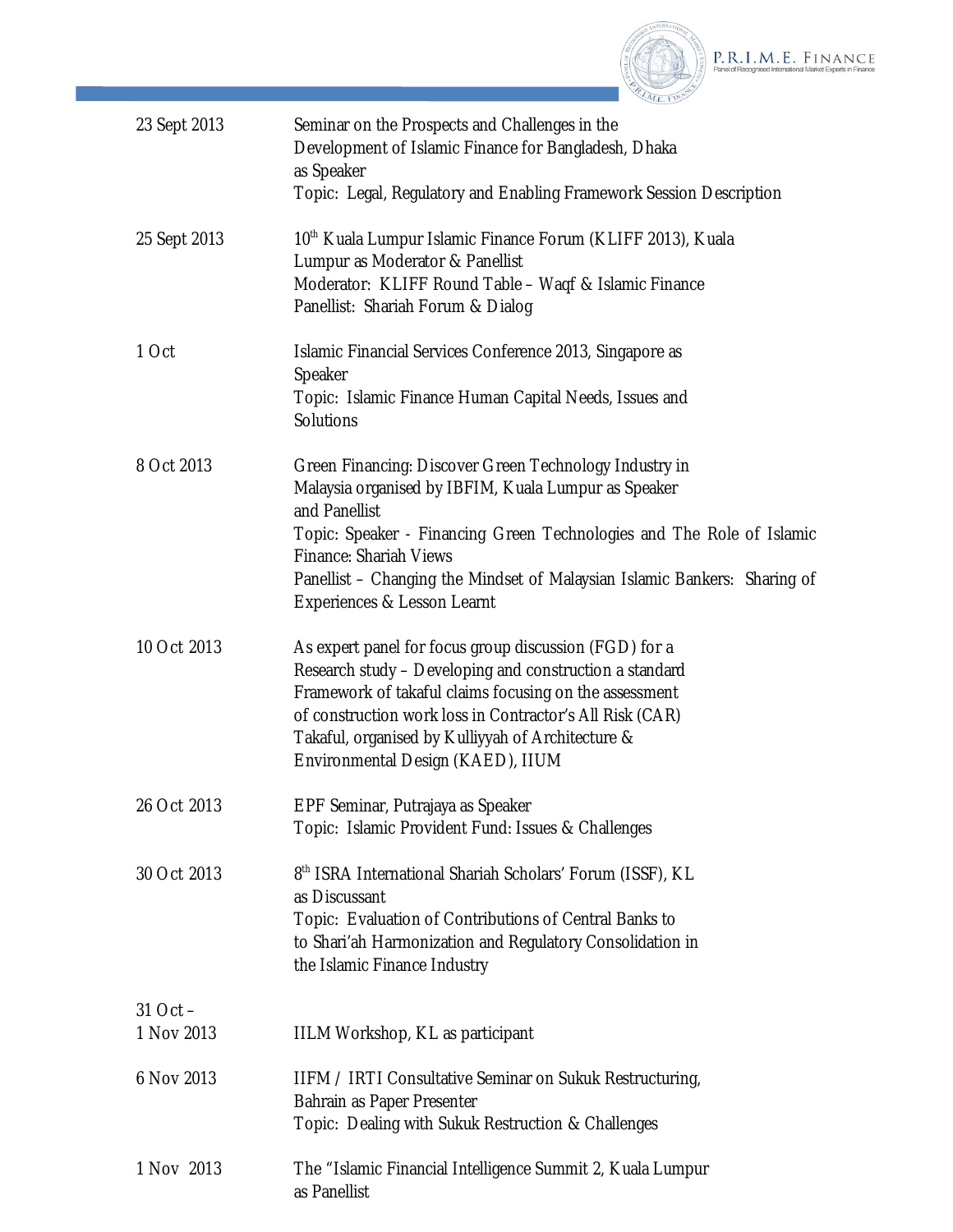

Topic: The Challenges of achieving sharia compliance

| 12 Nov 2013            | The Takaful Rendezvous 2013, Kuala Lumpur as Panellist<br>Topic: Towards harmonization and common standards in<br>Takaful, Is the global (re) Takaful sector seeing greater harmony in practises?                                             |
|------------------------|-----------------------------------------------------------------------------------------------------------------------------------------------------------------------------------------------------------------------------------------------|
| 26 Nov 2013            | MIA Conference 2013, Kuala Lumpur as Moderator<br>Facilitating Cross Borders Islamic Investments: "What is Malaysia's Role?"                                                                                                                  |
| 28 Nov 2013            | 6 <sup>th</sup> Directors' Training Program, Kuala Lumpur as Trainer<br>Topic: Kesangsian melabur di Negara Islam - Kelemahan Ummah di Era<br>Globalisasi                                                                                     |
| 19 Dec 2013            | BNP Paribas - INCEIF CIWN Colloquium, Kuala Lumpur as Speaker<br>Shariah Forum: Shariah and Legal Issue<br>"The New Waqaf Law prepared by IDB/IRTI and the Kuwait<br>Foundation: A Critical Assessment                                        |
| 8 Jan 2014             | Tabung Haji's 6 <sup>th</sup> Corporate Directors' Training Program,<br>Kuala Lumpur as Trainer                                                                                                                                               |
| 13 Jan 2014            | "Sesi Perkongsian Ilmu Berhubung IFSA 2013" organised by<br>Bank Negara Malaysia, Lanai Kijang as participant                                                                                                                                 |
| $28 - 29$ Jan<br>2014  | International Conference on Shariah Objectives (Magasid Al-<br>Shariah) in Muamalat and Contracts organised by IAIS, Kuala<br>Lumpur as Paper Presenter titled "Maqasid al Shari'ah and<br>Stipulation of Conditions (shurut) in Contracts.   |
| 10 Feb 2014            | 3 <sup>rd</sup> International Conference on Islamic Business (ICIB),<br>organised by Riphah International University, Islamabad,<br>Pakistan<br>Paper presenter titled "Shari'ah Scholars, Ijtihad and<br>Decision Making in Islamic Finance" |
| 12 Feb 2014            | 13 <sup>th</sup> Annual Islamic Finance Summit organised by Euromoney, London as<br>Panellist in the Annual Open Fatwa and Shariah Audience Discussion                                                                                        |
| 30 Mar -<br>1 Apr 2014 | IILM - ISRA Roundtable in Abu Dhabi                                                                                                                                                                                                           |
| 2-3 Apr 2014           | The Sixth Foundations of Islamic Finance Conference (FIFC) organised by<br><b>INCEIF and Durham University</b><br>Paper presentation titled "Guiding Principles of the Maqasid<br>Al Shari'ah in Developing Islamic Finance                   |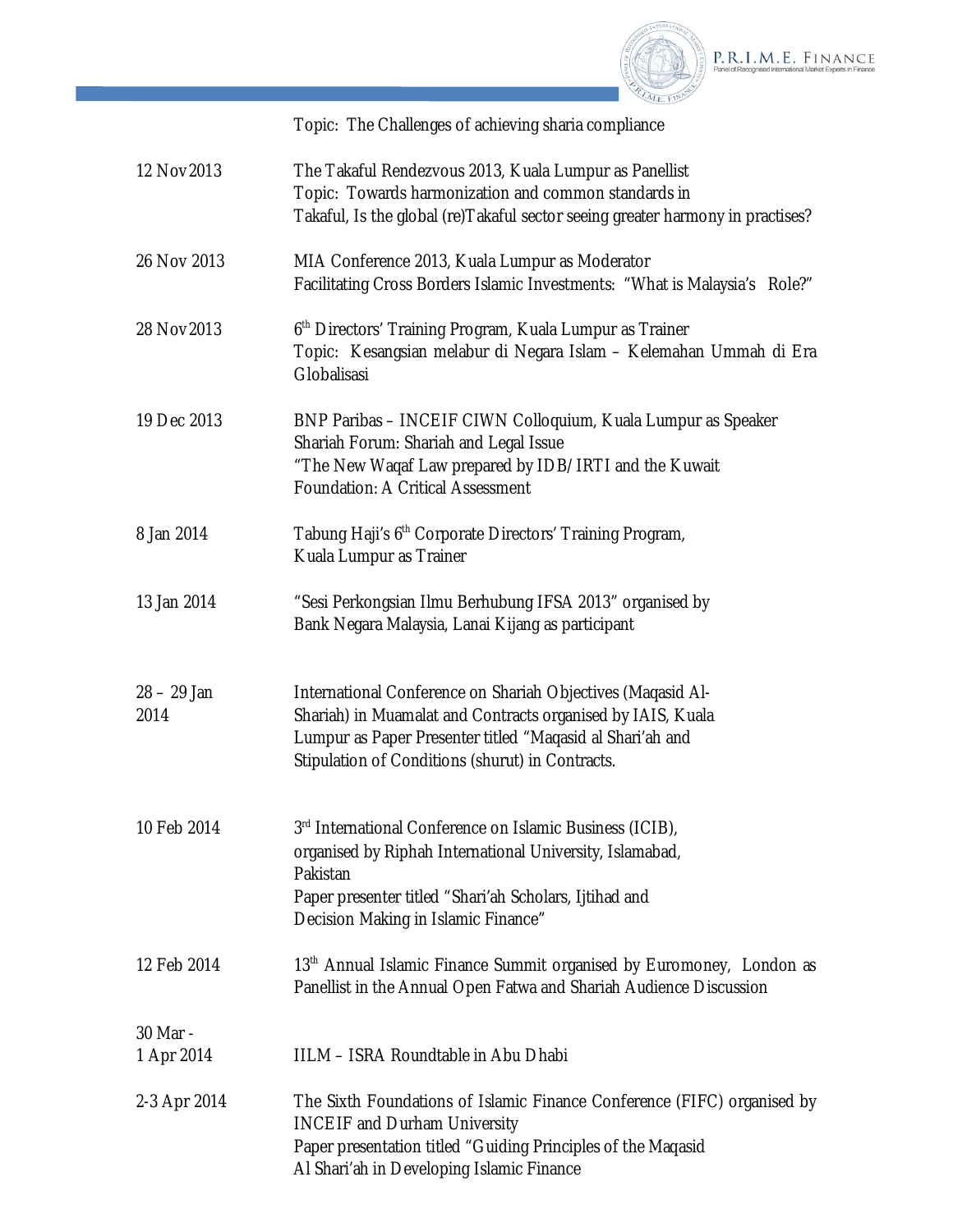

| $9 - Apr 2014$        | Jemputan ke Bengkel Semakan Semula Kurikulum dan<br>baharu Fakulti Pengajian Kontemporari<br>Penawaran Program<br><b>Islam</b><br>(FKI), UNISZA                                         |
|-----------------------|-----------------------------------------------------------------------------------------------------------------------------------------------------------------------------------------|
| $19 - 22$ May<br>2014 | <b>IFSB Summit in Mauritius as Panellist</b><br>Topic: "Importance of New Markets for the Global Islamic<br>Finance Industry"                                                           |
| 6 June 2014           | UITM Forum: IFSA 2013, Shah Alam as Speaker                                                                                                                                             |
| 10 June 2014          | Roundtable Discussion on Islamic Microfinance as in Shah<br>Alam as Chairman organised by UiTM                                                                                          |
| 11 June 2014          | Wealth Management and Financial Planning: An Islamic<br>Perspective within the context of Maqasid AI Shariah as Speaker organised<br>by MFPC and Labuan IBFC                            |
| 18 Aug 2014           | Islamic Wealth Advisory Certification Course in Singapore as Trainer                                                                                                                    |
| $21 - 22$ Aug<br>2014 | Islamic Education (IFE) - Global Round Table Discourse<br>(GRTD), Sasana Kijang as participant                                                                                          |
| 3 Sept 2014           | INCEIF in Conversation in conjunction with GIFF 2014 as<br>Speaker Topic - Esham: The Next Big Thing in Islamic Finance                                                                 |
| 5 Sept 2014           | IASB - MASB Outreach events on Islamic Finance & IFRS in<br>Kuala Lumpur as participant                                                                                                 |
| 6 Sept 2014           | Jemputan Menulis dan membentangkan kertas kerja seminar Kebangsaan<br>Islam dan Tajdid 2014 oleh Perstatuan Ulama' Malaysia<br>Topic: Inovasi Dalam Kewangan Islam: Realiti dan Cabaran |
| $8 - 9$               |                                                                                                                                                                                         |
| Sept 2014             | Talk on Islamic Finance to Postgraduate Studies, Universitas Islam Negeri<br>Ar-Raniry Banda Acheh, Acheh &<br>Mahkamah Syari'yah Banda Acheh Kelas I-A, Acheh                          |
| 15 Oct 2014           | AIF's Distinguished Speaker Series 2014: Building a Stronger<br>Organisation through Talent and Culture, Sasana Kijang as<br>participant                                                |
| $19 - 20$<br>Oct 2014 | Insaniah Conference as Speaker<br>Topic: Can There be a Real Change of Modus Operandi? How it will Help<br>the Market to Respond?                                                       |
| $28 - 29$<br>Oct 2014 | 10 <sup>th</sup> WIFE, Dubai as participant                                                                                                                                             |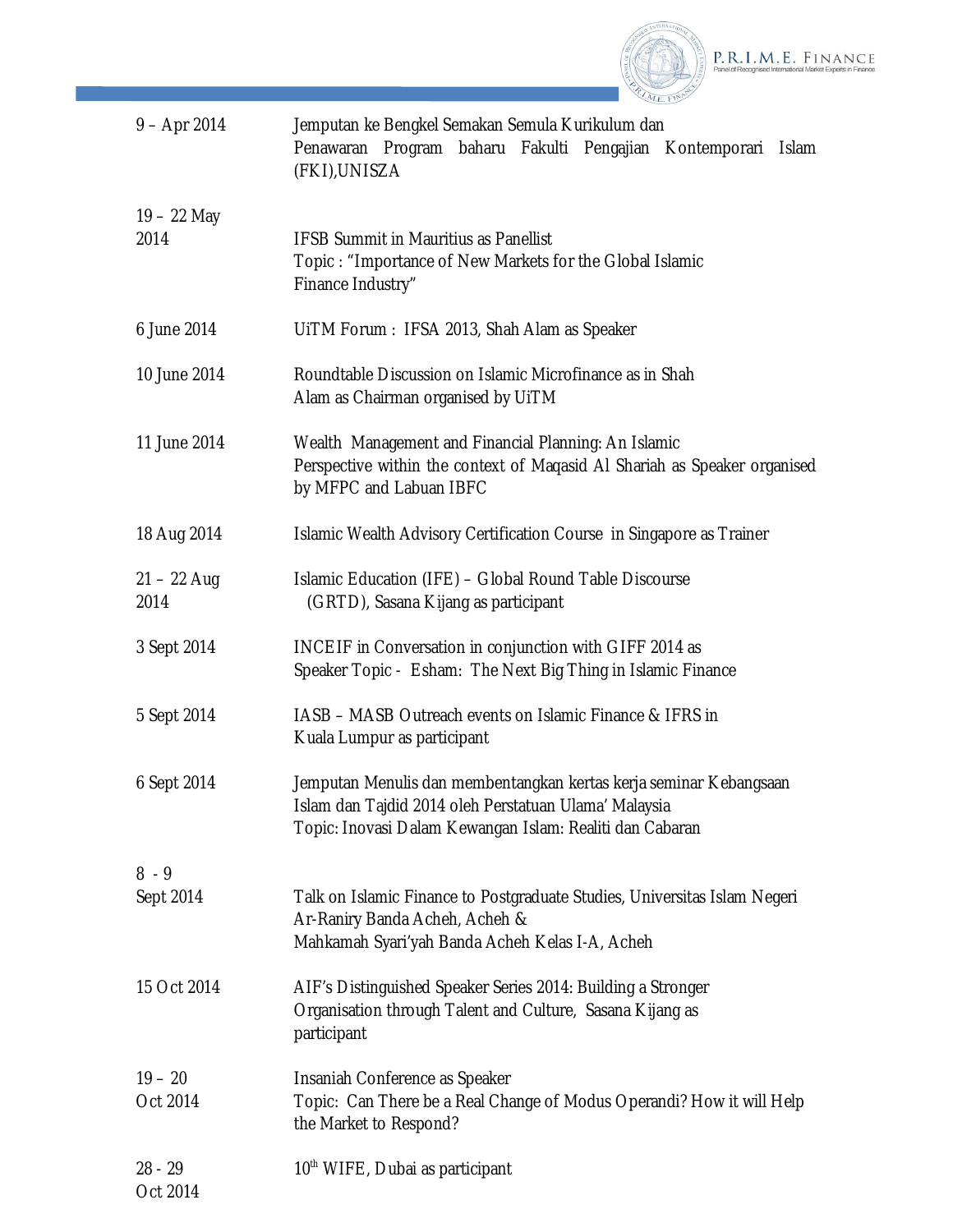

| $4-5$ Nov<br>2014     | Awqaf Kuwait Conference in Kuwait                                                                                                                                                      |
|-----------------------|----------------------------------------------------------------------------------------------------------------------------------------------------------------------------------------|
| $10 - 11$ Nov<br>2014 | 9th International Shari'ah Scholars Forum (ISSF), Kuala<br>Lumpur as discussant, topic: Application of Beneficial and Legal<br>Ownership in Islamic Finance (in Arabic)                |
| 10 Nov<br>2014        | 11 <sup>th</sup> KLIFF, Kuala Lumpur as paper presenter titled "Aspect<br>of Risk and Liquidity in Shariah And International Regulatory" (in Arabic)                                   |
| 12 Nov 2014           | 11 <sup>th</sup> KLIFF, Kuala Lumpur - 3 <sup>rd</sup> KLIFF Roundtable as<br>Chairperson, Topic: Challenges and Limitations of<br>Developing Shari'ah Professional in Islamic Finance |
| 25 Nov 2014           | BNM - MTCP Workshop, Sasana Kijang, Kuala Lumpur<br>as Speaker, topic: Overview of Liquidity Management and<br><b>Islamic Liquidity Management</b>                                     |
| 8 Dec 2014            | UITM Seminar - Industrial Talk on Islamic Finance<br>As Speaker, topic: Issues in Implementing Islamic Financial<br>Regulations: Shariah Perspective                                   |
| 10 Dec 2014           | IFSB - INCEIF Executive Forum, Sasana Kijang, Kuala Lumpur<br>Panel Discussant, topic: Evolving Issues and Challenges in<br>Corporate and Shari'ah Governance                          |
| $11 - 12$ Feb<br>2015 | The Euromoney London Islamic Finance and Investment<br>Conference, London<br>As panellist - Annual Open Fatwa Discussion                                                               |
| 13 Feb 2015           | London School of Economics (LSE), Workshop, London<br>As Speaker, topic: Empowering Maqasid al-Shari'ah in<br>Sukuk Issuance                                                           |
| 17 Feb 2015           | Appear on Radio Television Malaysia (RTM) 1 as guest<br>Speaker, Topic: Shari'ah Index                                                                                                 |
| 28 March<br>2015      | Sukuk Conference in Tunisia<br>Opening Remarks and Paper presenter titled " Shari'ah<br>Issues Relating to Sukuk Insurance" (in Arabic)                                                |
| 1 Apri 2015           | 1 day Intellectual Program with Kolej Universiti Sultan<br>Azlan Shah (KUISAS), Kuala Kangsar, Perak                                                                                   |
| 2 April               | World Halal Summit 2015, Kuala Lumpur                                                                                                                                                  |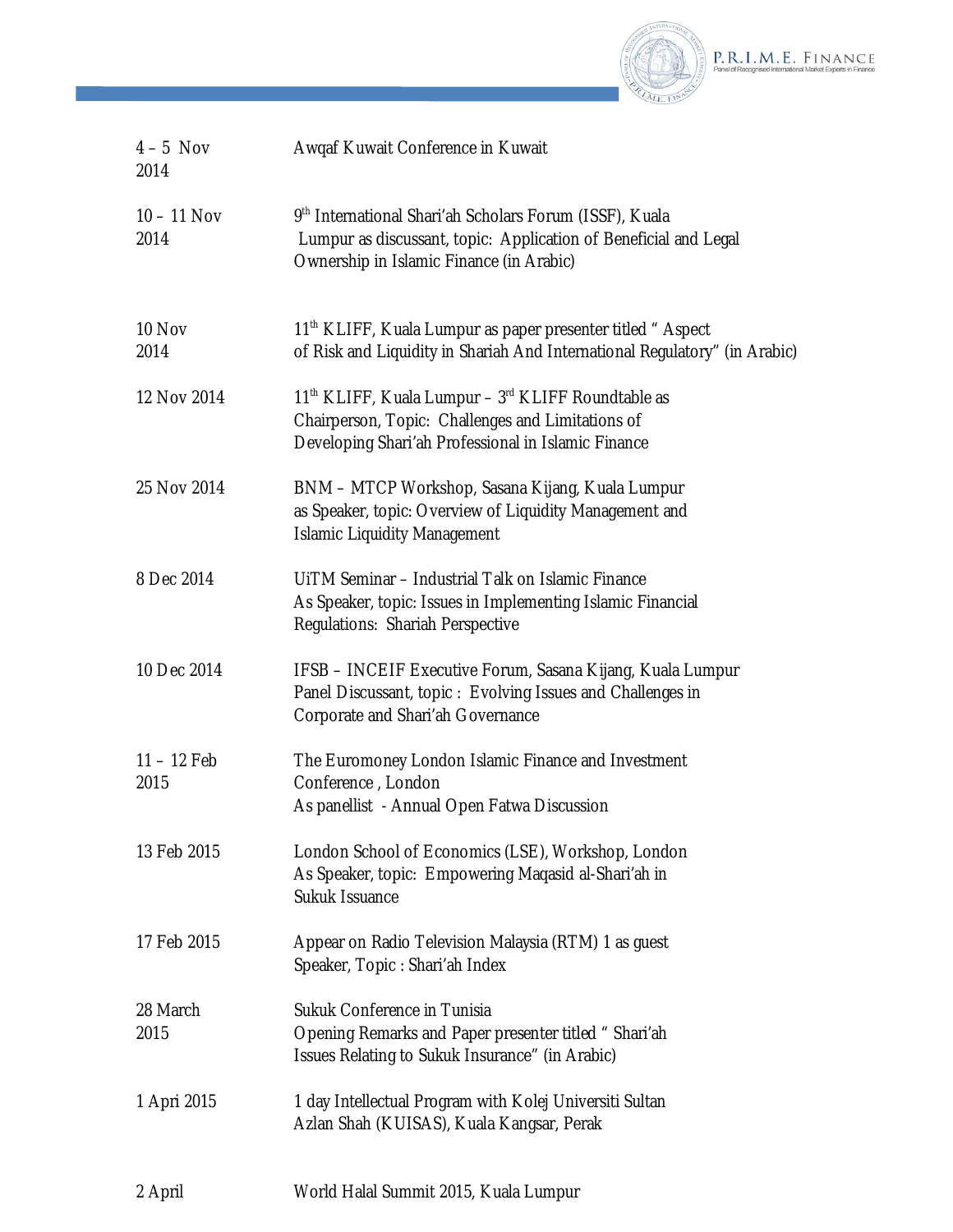

| 2015                   | As panellist, topic: Food Commodity Speculation - An<br><b>Islamic Perspective</b>                                                                                                                                                                                                                                                                                                                                                                                                                                                                                 |
|------------------------|--------------------------------------------------------------------------------------------------------------------------------------------------------------------------------------------------------------------------------------------------------------------------------------------------------------------------------------------------------------------------------------------------------------------------------------------------------------------------------------------------------------------------------------------------------------------|
| $7 - 8$ April<br>2015  | IILM - ISRA Roundtable on Sukuk, Sasana Kijang, Kuala<br>Lumpur. As Speaker Topic: Similarities and differences between guarantees<br>an Collaterals<br>Chairperson - Topic: Figh rulings of Collaterals and their<br>Contemporary financial practices                                                                                                                                                                                                                                                                                                             |
| 29 – 30 April<br>2015  | 5 <sup>th</sup> ISRA – IRTI Durham Strategic Roundtable (SRD),<br>Kuala Lumpur<br>Delivering Welcoming Remarks and as Speaker, topic:<br>"Islamic Finance and Magasid Al-Shari'ah Enviromental,<br>Social and Governance (ESG) Issues                                                                                                                                                                                                                                                                                                                              |
| 27 May 2015            | YADIM Symposium, Lahad Datu, Sabah as Speaker<br>Topic: "Pelaburan Patuh Syariah: Bijak Mengatur<br>Senang kemudian".                                                                                                                                                                                                                                                                                                                                                                                                                                              |
| 1 June 2015            | GIES Roundtable on Leadership and Human Capital<br>Development In Islamic Finance as discussant, topic:<br>Is the Islamic finance industry's scope of vision<br>1.<br>Broad and long enough to anticipate the cross-<br>Sectoral/functional needs of an evolving global economy.<br>2. What skills does the industry require of its new hires?<br>3. Is it to the benefit of the industry to support<br>fundamental theoretical research within academia<br>and how can this be supported without sacrificing<br>the credibility and independence of the research? |
| 3 June 2015            | Course on Islamic Finance - Understanding Shari'ah Govervnance in<br>Islamic Financial Institutions, ILKAP,<br>Bangi as Trainer                                                                                                                                                                                                                                                                                                                                                                                                                                    |
| 4 June 2015            | Course on IslamicCapital Markat - Contentious Issues in Islamic Capital<br>Market, Amanie Academy as Trainer                                                                                                                                                                                                                                                                                                                                                                                                                                                       |
| $10 - 11$ June<br>2015 | 9 <sup>th</sup> Muzakarah Cendekiawan Syariah Nusantara, Jakarta<br>as participant                                                                                                                                                                                                                                                                                                                                                                                                                                                                                 |
| $24 - 25$ June<br>2015 | Al Baraka Annual Islamic Economics Forum, Jeddah as<br>participant                                                                                                                                                                                                                                                                                                                                                                                                                                                                                                 |
| 18 Aug 2015            | Muzakarah Jawatankuasa Fatwa organised by EPF in Putrajaya<br>Topic: "Isu Penyucian Dividen" as speaker                                                                                                                                                                                                                                                                                                                                                                                                                                                            |
| 2 Sept 2015            | 1 <sup>st</sup> Global Ethical Finance Forum (GEFF), UK<br>As speaker, topic: Synergies through Collaboration -                                                                                                                                                                                                                                                                                                                                                                                                                                                    |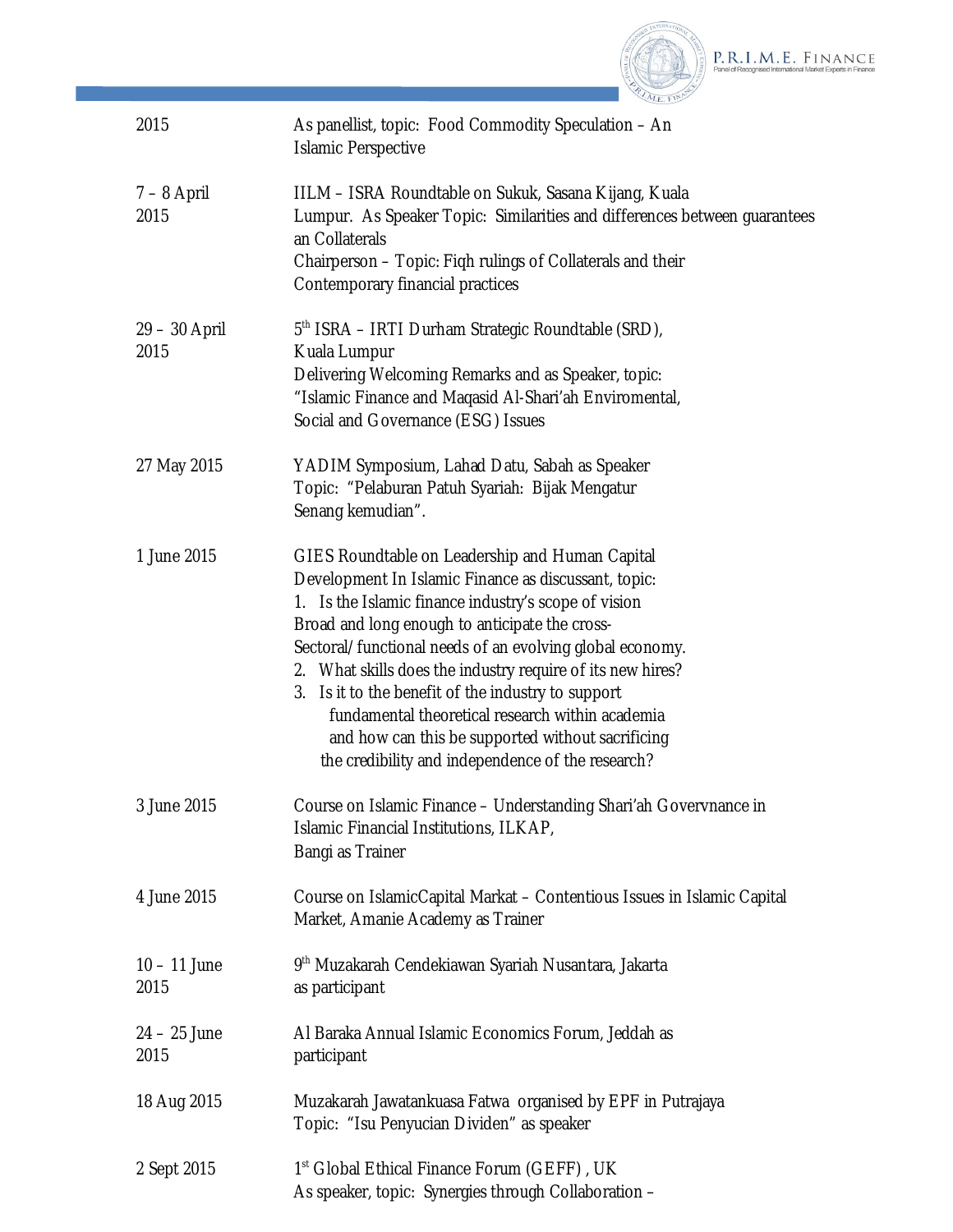

P.R.I.M.E. FINANCE

Opportunities for Convergence in Principle and Standards

| 3 Sept 2015             | Talk on "Faith in Finance" at HSBC HQ in Canary Wharf, UK                                                                                                                                                                                                                                  |
|-------------------------|--------------------------------------------------------------------------------------------------------------------------------------------------------------------------------------------------------------------------------------------------------------------------------------------|
| 4 Sept 2015             | CPM Program in Wharf Canary                                                                                                                                                                                                                                                                |
| 9 Sept 2015             | Green Financing Forum 2015 - Driving Green Investment:<br>Unleashing Public and Private for Growth", Kuala Lumpur organised by<br><b>IBFIM as Moderator</b><br>Topic: Socially Responsible Investment & Upholding<br>Shari'ah in Financing the Green Sector                                |
| $3 - 4$ Oct<br>2015     | Presentation as one of the finalist for EFICA Award,<br>Dubai                                                                                                                                                                                                                              |
| 19 Oct 2015             | Islamic Wealth Advisory Certification Course organised by<br>FA Consultant, Singapore as Trainer<br>Topic: Fatwa Updates and Processes by Shariah Advisor                                                                                                                                  |
| 21 Oct 2015             | Training on Shari'ah Standard organised by ICSB, Kuala<br>Lumpur as Trainer<br>Topic: Murabahah Shari'ah Standards                                                                                                                                                                         |
| 22 Oct 2015             | 5 <sup>th</sup> Seminar on Islamic Deposit Insurance organised by<br>PIDM, Kuala Lumpur as discussant<br>Topic: "Shari'ah Governance for Islamic Deposit Insurance<br>Systems"                                                                                                             |
| 29 Oct 2015             | Seminar on Sadaqa House organised KUIS, Kuala Lumpur<br>As participant                                                                                                                                                                                                                     |
| 30 - 31 Oct<br>Oct 2015 | Bank Rakyat International Shariah Scholars Roundtable<br>(ISHAR) 2015 as Discussant<br>Topic: Wa'ad, Qalbu Day n, Rahn, A review of the<br>Application of Zakat al-Mustaghallat in Share's & Sukuk's<br>And Cash Waqaf and it's implementation by Islamic<br><b>Financial Institutions</b> |
| 2 Nov 2015              | ISRA - AAOIFI Workshop, Kuala Lumpur as participant                                                                                                                                                                                                                                        |
| $3 - 4$ Nov<br>2015     | 10 <sup>th</sup> International Shari'ah Scholars Forum 2015, Kuala<br>Lumpur<br>Delivered Welcoming Remarks and as participant                                                                                                                                                             |
| 5 Nov 2015              | IFSB - ISRA Shariah Roundtable, Kuala Lumpur as<br>Participant                                                                                                                                                                                                                             |
| 16 - 17 Nov 2015        | Shura Sharia Consultancy Conference, Kuwait as Participant                                                                                                                                                                                                                                 |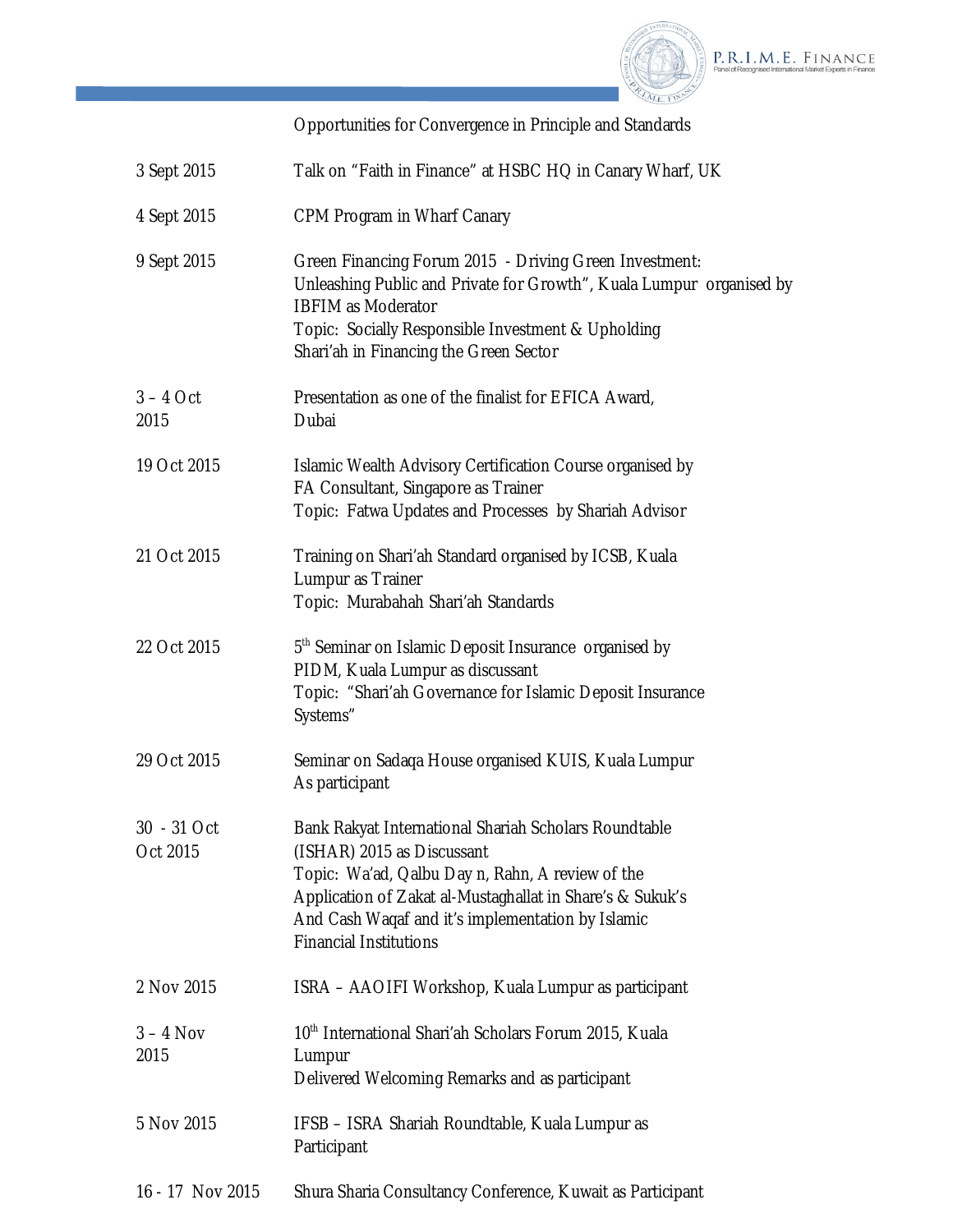

| 30 Nov 2015               | 2 <sup>nd</sup> Cohort Of Fiqh Muamalat Professional Program, Brunei<br>as Trainer<br>Topic: Knowledge of Usul Fi qh, Maqasid al Shariah, Legal<br>Maxims AI Qawa'id Fighiyyah and Figh Muamalat |
|---------------------------|--------------------------------------------------------------------------------------------------------------------------------------------------------------------------------------------------|
| 1 December 2015           | KLIFF - Islamic Finance and Capital Market, as Panelist<br>Topic - High Quality Liquid Asset and Liquidity Capital<br>Requirement (LCR) under Basel III & Islamic Finance                        |
| 2 December 2015           | The 3 <sup>rd</sup> IIUM - Kyoto University Research Colloquium as<br>Participant                                                                                                                |
| 6 - 7 December<br>2015    | AAOIFI Annual Conference, Bahrain as participant                                                                                                                                                 |
| 11 December 2015          | In house Training Program for Board of Directors AmBank<br>Islamic - Shariah and Islamic organised by ICSB as Trainer                                                                            |
| $25 - 26$ January<br>2016 | P.R.I.ME Finance Annual Conference 2016, The Hague,<br>Netherlands as Paper Presenter                                                                                                            |
| 18 - 20 February<br>2016  | ICIB Riphah Conference 2016, Islamabad, Pakistan as<br>Speaker                                                                                                                                   |
| $5 - 6$ March 2016        | SC-OCIS Roundtable 2016, Kuala Lumpur as Participant                                                                                                                                             |
| 8 - 9 March 2016          | 4 <sup>th</sup> GFIF Conference, Lahore, Pakistan<br>Keynote Speaker, Panelist & Chair person<br>Topic: Marketing Islamic Finance and Behaviours                                                 |
| 10 March 2016             | Training on BOD's Roles, Duties and Responsibilities in<br>Relation to Shari'ah Governance and Risk Management,<br>Karachi, Pakistan as Trainer                                                  |
| $16 - 17$ March<br>2016   | QFIS Islamic Finance - Shariah Roundtable, Qatar, Kuwait<br>as Participant                                                                                                                       |
|                           | 30 March 2016 Responsible Finance Summit, Kuala Lumpur as Panelist<br>Topic: Addressing popular perceptions of responsible<br>Finance                                                            |
| 2 April 2016              | Gunadarma Shariah Event (GSENT), The Gunadarma University West<br>Java, Indonesia<br>as Speaker<br>Topic: Explaining urgency of inclusive economy, optimizing                                    |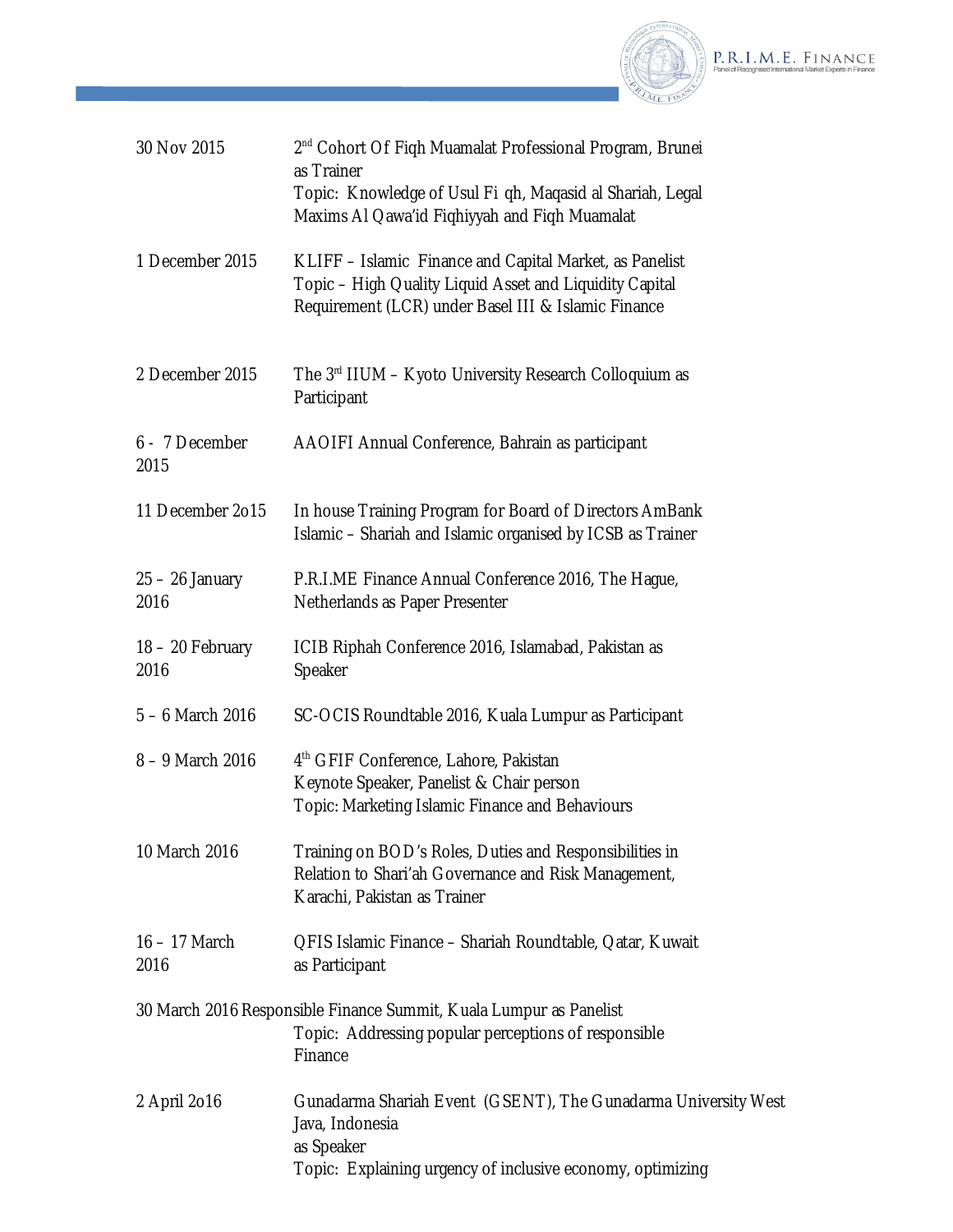

access and giving Islamic view and solution toward economic exclusivity problem

| 25 April 2016 | Sembang-Sembang Pelaburan "Minggu Saham Amanah      |
|---------------|-----------------------------------------------------|
|               | Malaysia PNB (MSAM) 2016, Tapah, Perak as Panellist |
|               | Topic: Wasiat, Hibah & Wagf: Elemen Penting dalam   |
|               | Magasid Shariah                                     |

- 4 May 2016 Sharing Session with Student of UITM, Shah Alam Topic: Sukuk Structure, and regulatory guideline
- 10 May 2016 4 4<sup>th</sup> Roundtable ISRA IILM on Challenges in Sukuk Issuance Topic: Disclosure to the Buyer Ownership of the Sukuk Assets, Kuala Lumpur
- 26 May 2016 Sukuk Conference in London as Keynote Speaker Topic: Shariah Challenges in Sukuk
- 3 Aug 2016 Sukuk Conference, University of Jordan, Amman as Speaker Topic: Sukuk Malaysian Experience
- 5 Aug 2016 ½ day Sharing session with students from Yarmouk University, Amman Topic: Prospect of Global Islamic Finance
- 10 Aug 2016 Seminar on Introduction to Islamic Banking and Finance, Jabatan Peguam Negara Malaysia, KL as Speaker Topic: Insurance and Takaful, Gold Investment on Islamic Perspective and Online Business (E-Dagang) Concept in Islam
- 16 Aug 2016 As Trainer in Red Money event, KL Topic: Shariah Non-Compliance Risk Management & Reporting for Islamic Banking & Finance
- 22 Aug 2016 Cambridge Islamic Finance Leadership Programme, University of Cambridge, UK as Speaker Session: Leadership Interview
- 6 Sept 2016 Forum Riset Ekonomi dan Keuagan Syariah XV, Mataram, Lombok, Indonesia as Speaker Topic: Shariah Governance in Islamic Financial Institution Across Jurisdictions
- 28 Sept 2016 Takaful Rendezvous, Kuala Lumpur as Moderator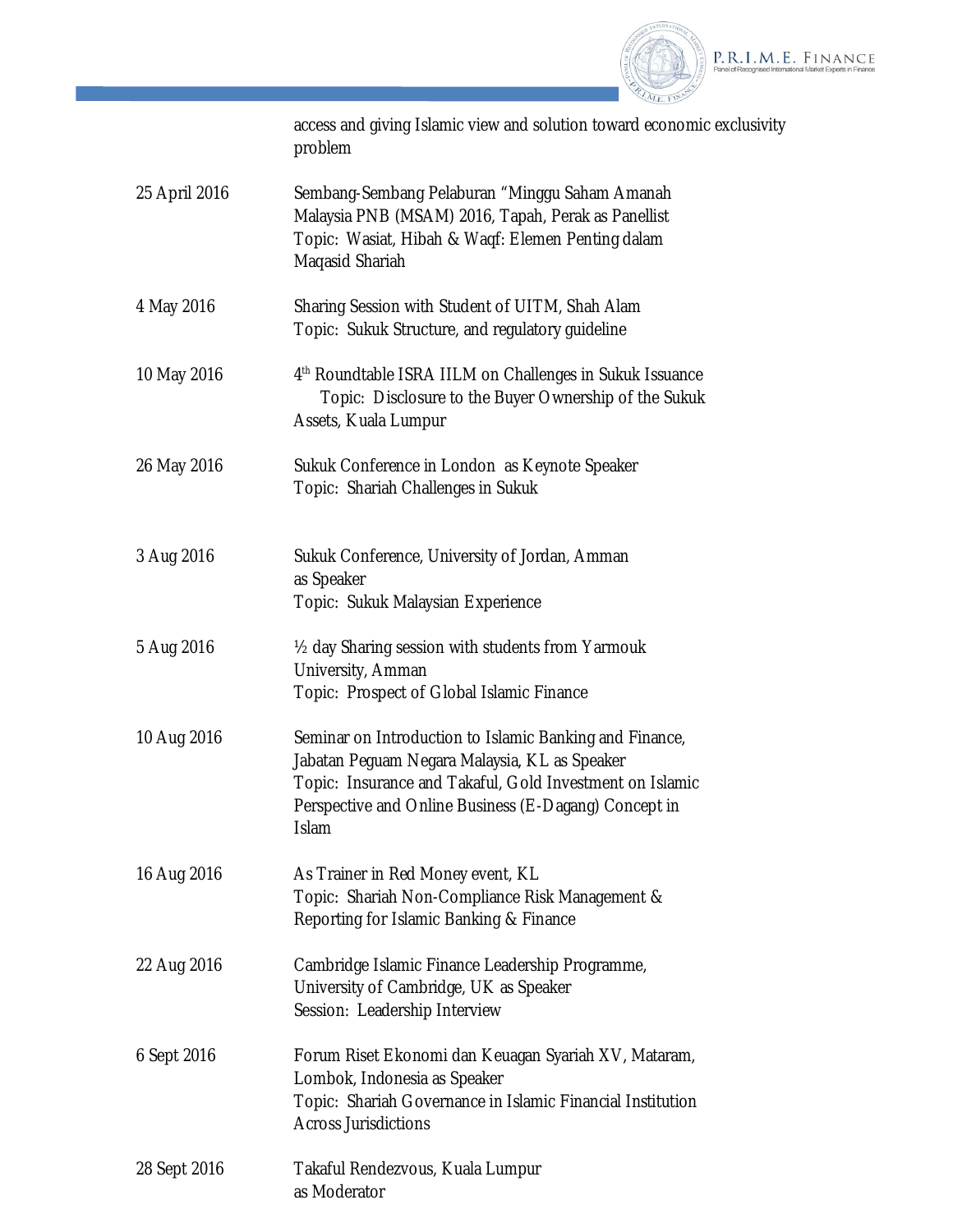

P.R.I.M.E. FINANCE

Topic: Shariah & Compliance Issues in Takaful

| 5 Oct 2016    | 9th IFSB INCEIF Executive Forum as Speaker<br>Topic: The Essence of Shariah Governance:<br><b>Exceeding Stakeholders Expectations</b>                                                                                                                                                                        |
|---------------|--------------------------------------------------------------------------------------------------------------------------------------------------------------------------------------------------------------------------------------------------------------------------------------------------------------|
| 6 Oct 2016    | Seminar Hukum Islam Semasa VIII Peringkat Antarabangsa<br>2016<br>organised by UM as Paper Presenter                                                                                                                                                                                                         |
|               | Aplikasi Maqasid al Syariah dalam isu-isu Kewangan Islam (in<br>Topic:<br>Arabic)                                                                                                                                                                                                                            |
| 6 Oct 2016    | The 3rd World Muslim Leadership, KL<br><b>As Panellist</b><br>Topic: Islamic Finance – Leading Ethical Banking and Insurance<br>What is New? What is Next?                                                                                                                                                   |
| 9 Nov 2016    | International Conference on INFAQ, UTM, Skudai, Johor<br>Deliver keynote address                                                                                                                                                                                                                             |
| 28 Nov 2016   | Jemputan ke Persidangan Meja Bulat Tadbir Urus Agensi<br>Agama, Puchong, Selangor                                                                                                                                                                                                                            |
| 19 Feb 2017   | LSE Workshop, London as Speaker                                                                                                                                                                                                                                                                              |
| 16 Mar 2017   | Delloite and IRTI - IDB Group Executive Workshop<br>Topic: Sharia', Legal Tax and Rating Considerations<br>as Panellist                                                                                                                                                                                      |
| 27 Mar 2017   | International Juristic Forum on Participatory Finance:<br>Shariah Compliance and its impact on the Leadership<br>of Islamic financial Institutions, "Islamic Financial Products<br>Engineering: Challenges of Harmonization between Sharia<br>& Law organised by Finepolis Consulting, Morocco as<br>Speaker |
| 26 April 2017 | Sukuk Model Law Regional Consultation Workshop co<br>Organised by Central Bank of Brunei as Moderator and<br><b>Discussant</b>                                                                                                                                                                               |

**Selected Academic works:**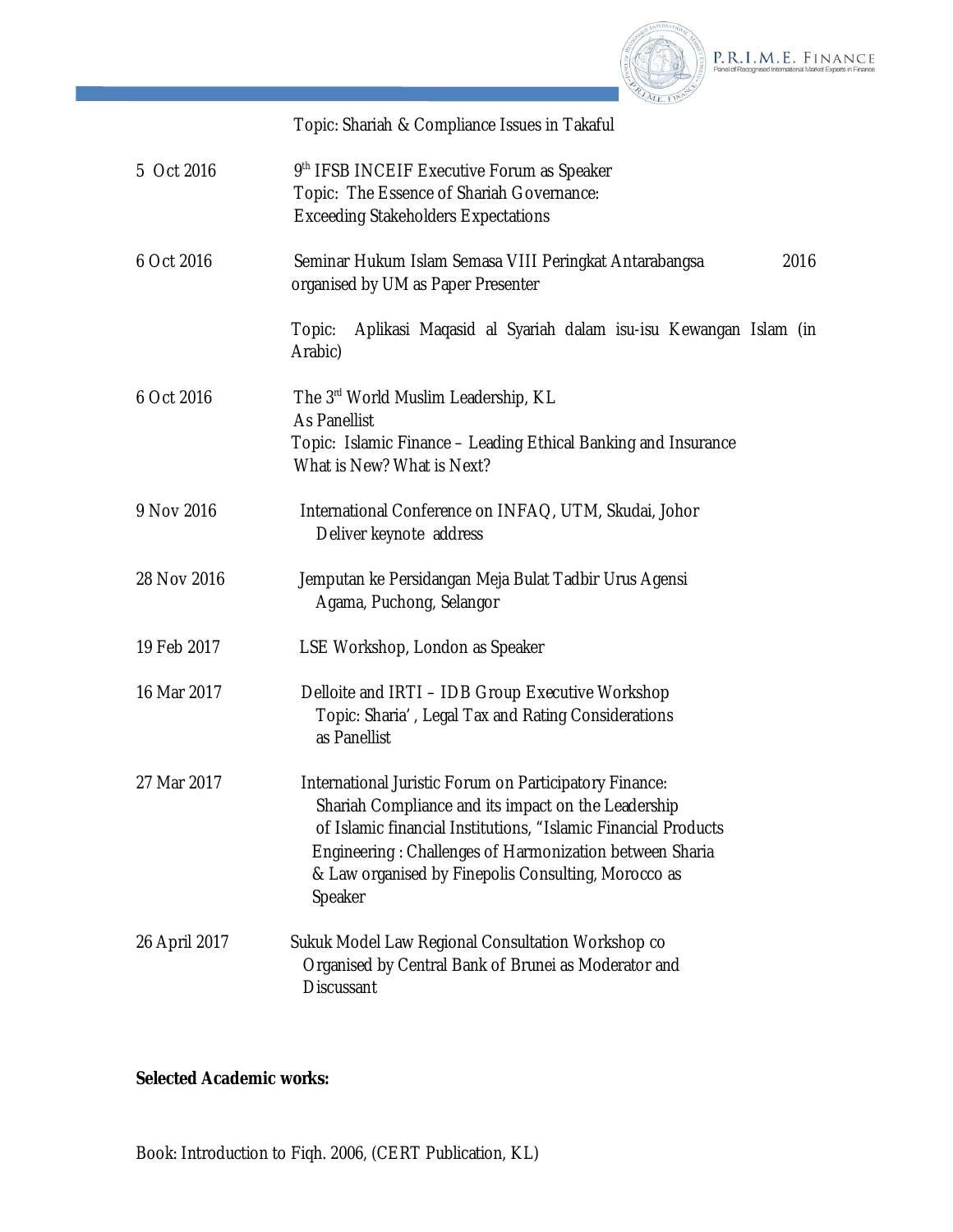

A Mini Guide to Shariah and Legal Maxims. 2006 (CERT Publication, KL)

Islamic Banking and Finance Manual (Amanie Business Solutions, Malaysia)

Book on Fiqh al-Iqtisad (in progress)

Translation of 'Tafsir Pimpinan al-Rahman Kepada Pengertian al-Quran' into English Published by National Institute of Translation, Malaysia.

Course writer and instructor for IIUM Distance Learning Programme on the subject of Introduction to Islamic Law and Islamic Legal Maxims.

Fundamentals and Practices in Islamic Finance (ISRA)

The Concept of Promise and Bilateral Promise in Financial Contracts: A Fiqhi Perspective (ISRA)

# **Selected Articles:**

**النظام القانوني لإصدار الأوراق المالیة دراسة مقارنة بین الفقھ الإسلامي والقانون التوریق المالیزي**

Shari'ah Approved Securities Screening Process in Malaysia

The Shari'ah Objectives (Maqasid) of Financial Contracts And Islamic Banking

Islamic Financial System: The Malaysian Experience And The Way Forward

*Waqaf* in Education Funding: The Experience of International Islamic University Malaysia in Managing Endowment (*Waqaf*) Fund

**حق الانتفاع وضوابط نقله في الإجارة الطويلة**

**الوعد والمواعدة في المالية الإسلامية** 

**List of Articles (2011 – 2015)**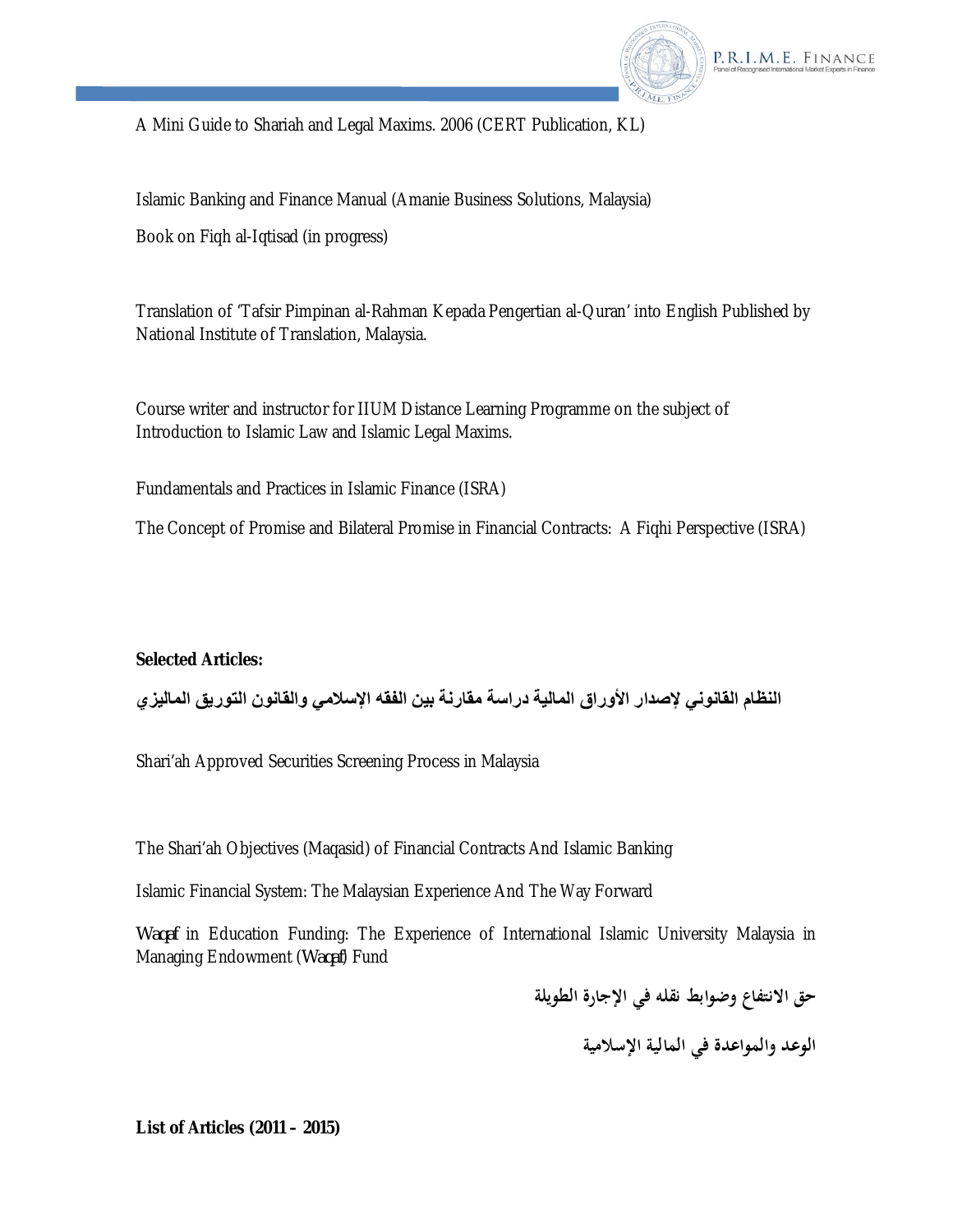

- **Mohamad Akram Laldin**. (2011). 'Aqd al-Ishtirak fi al-Waqt: Suwaruhu wa Takyifuhu al-Fiqhi (Time Sharing: Its Forms and Fiqh Characterization). *ISRA International Arabic Journal of Islamic Finance, 1* (2), 9 – 40.
- **Mohamad Akram Laldin** & Nusaibah Mohd. Parid. (2011). Kewangan & Perbankan Islam: Prospek, Isu dan Cabaran (Islamic Banking and Finance: Prospects, Issues and Challenges). *Iktisad*, *22,* 4-13.
- **Mohamad Akram Laldin**. (2012). *Sukuk* in Various Jurisdictions: *Shari'ah* and Legal Issues. *Journal of Islamic Business and Management*, *2* (1), 15-34.
- **Mohamad Akram Laldin** & Hafas Furqani. (2012). The Approaches and Directions in Islamic Banking and Finance Development. *Australian Journal of Islamic Banking and Finance, 1* (1), 103-116.
- **Mohamad Akram Laldin** & Hafas Furqani. (2012). Maqasid al-Shari'ah and the Foundational Requirements in Developing Islamic Banking and Finance. *ISRA International Journal of Islamic Finance, 4* (1), 183 - 189.
- **Mohamad Akram Laldin**, Mek Wok Mahmud & Mohd. Fuad Sawari. (2012). Maqasid al-Syari'ah dalam Pelaksanaan Waqaf (Maqasid al-Shari'ah in Waqaf Implementation). In Mahmood Zuhdi, Mek Wok Mahmud & Akhtarzaite Abdul Aziz (eds.), *Maqasid al-Syari'ah*  (pp. 259-284). Kuala Lumpur: IIUM Press.
- **Mohamad Akram Laldin**, Mohamed Fairooz Abdul Khir & Nusaibah Mohd Parid. (2012). Fatwas in Islamic Banking: A Comparative Study between Malaysia and Gulf Cooperation Council (GCC) Countries. *ISRA Research Paper 31*. Kuala Lumpur: ISRA.
- **Mohamad Akram Laldin** & Hafas Furqani. (2012). The Objectives of the Shari'ah in Islamic Finance: Identifying the Ends (*Maqasid*) and the Means (*Wasa'il*). *ISRA Research Paper 32*. Kuala Lumpur: ISRA
- **Mohamad Akram Laldin** & Hafas Furqani. (2012). The Approaches and Directions in Islamic Banking and Finance Development. *Australian Journal of Islamic Banking and Finance, 1* (1), 103-116.
- **Mohamad Akram Laldin.** (2012). Sukuk in Various Jurisdictions: Shariah and Legal Issues. *Journal of Islamic Business and Management,* vol. 2, No. 1, pp. 15-35.
- **Mohamad Akram Laldin** and Hafas Furqani. (2013). "Developing Islamic Finance in the Framework fo Maqasid al-Shari'ah: Understanding teh Ends (*maqasid*) and the Means (*Wasa'il*)". International Journal of Islamic and Middle Eastern Finance and Management, Vol. 6, No. 4, pp. 278-289.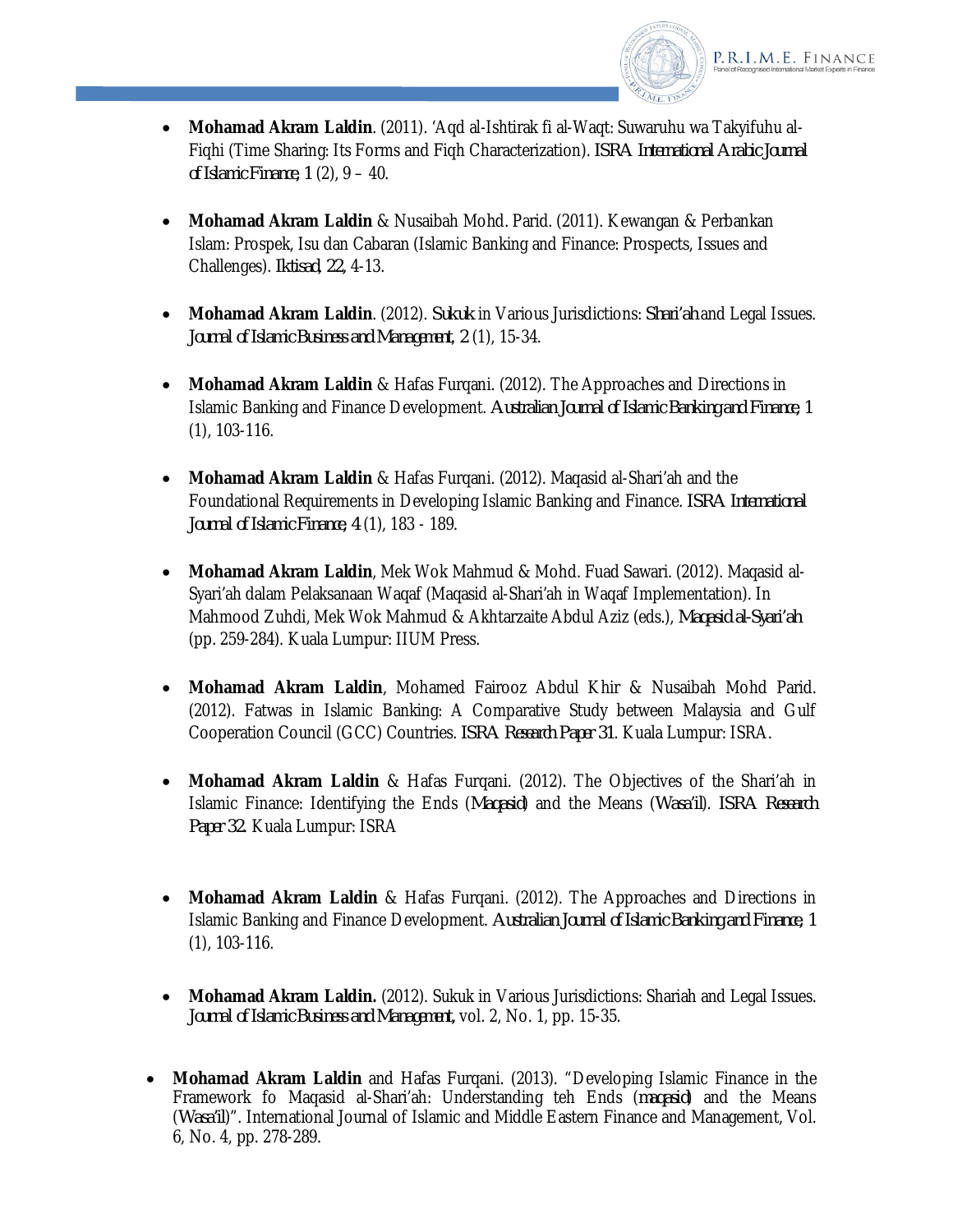

- **Mohamad Akram Laldin** and Hafas Furqani. (2013). "The Future of Islamic Finance: A Reflection based on Maqasid al-Shari'ah", *Tafhim, IKIM Journal of Islam and the Contemporary World,* vol. 6, pp. 41-54.
- **Mohamad Akram Laldin** and Hafas Furqani. (2013). "The Foundations of Islamic Finance and the Maqasid al-Shari'ah Requirements", *Journal of Islamic Finance* (IIUM Institute of Islamic Banking and Finance), Vol. 2 No. 1 (2013), pp. 31-37.
- **Mohamad Akram Laldin** & Hafas Furqani**. (2014).** "Meeting Expectations: The Roles and Responsibilities of Shari'ah Scholars in Islamic Finance". In M. Kabir Hasan & Mervyn K. Lewis (eds.), *Handbook on Islam and Economic Life*. Edward Elgar Publication, pp. 336-352.
- **Mohamad Akram Laldin** & Hafas Furqani. **(2014). "Inovasi dalam Kewanan Islam: Realiti dan Cabaran".** In Abd. Karim Ali and Rumaizi Ahmad (eds.), *Islam dan Tajdid: Tinjauan Isu-Isu dan Perspektif Semasa.* Selangor, Malaysia: Persatuan Ulama Malaysia, pp. 71-94.
- **Mohamad Akram Laldin**. (2014). "Legal, Regulatory and Enabling Framework". In Prospects and challenges in the development ofislamic finance for bangladesh. Kuala Lumpur: IFSB, pp. 29-42.
- **Mohamad Akram Laldin.** (2014). "Objectives of Islamic Banking: A Theoretical Discussion". In Mervyn K. Lewis, Mohamed Ariff and Shamser Mohamad, *Risk and Regulation of Islamic Banking.* UK: Edward Elgar Publishing Limited, pp. 43-54.
- **Mohamad Akram Laldin** and Hafas Furqani. (2015). "Shari'ah Scholars, Ijtihād and Decision Making in Islamic Finance". *Journal of Islamic Business and Management,* vol. 5, No. 1, pp. 1-15.

## **Selected Academic supervision: Masters thesis:**

Pricing of Product in Islamic Banking and Finance: A Fiqhi Analysis (English)

A Critical Studies and Analysis of al-Bay bi Thaman Ajil and Its Application in Malaysian Financial Institutions. (English)

The process of Islamisation in Malaysia: The Role of Government and non-Governmental Organisations. (English)

Al-Bida' wa al-Khurafat fi Tajhiz al-Janazah. (Arabic)

Taadud al-Zawjat fi Malaysia, Dirasah Tahliliyyah Maydaniyyah (Arabic)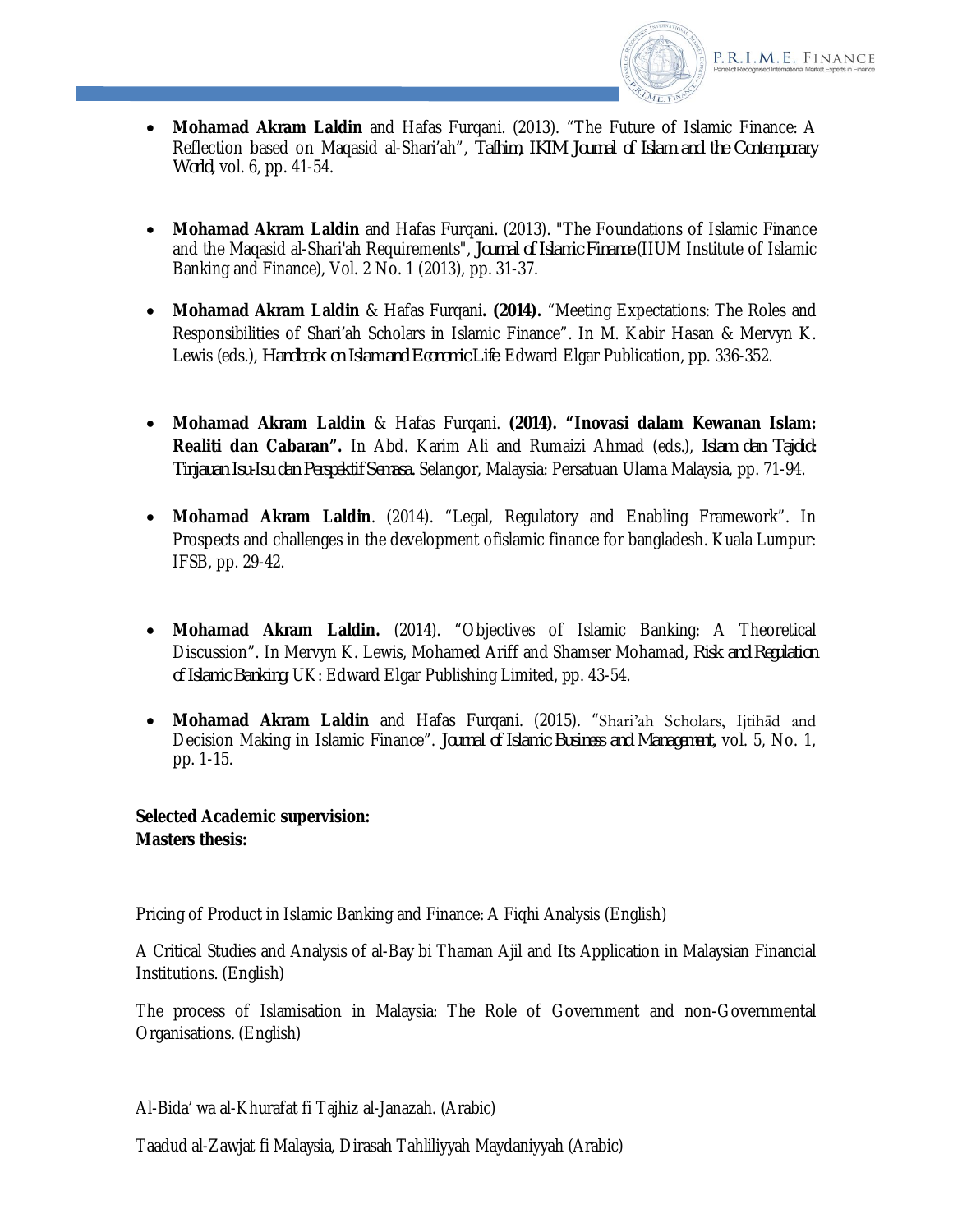

*PhD thesis* Investment in Waqaf Property: Analysis of Fiqh Views (Arabic)

Islamic Unit Trust: A Fiqhi Analysis

# **Selected Thesis Examiner:**

Bai' al-Inah and its Contemporary Application in Islamic Bank of Malaysia (Arabic) (M.A. Thesis, IIUM)

The Concept of Profit Sharing in Islamic Commercial Law and Conventional Law (Arabic) (Ph.D Thesis, IIUM)

Legal Capacity (Al-Ahliyyah) Between The Shariah and Developmental Phychology (M.A. Thesis, IIUM)

Islamic Insurance: A comparative Study Between Bank al-Jazeera And Takaful Ikhlas (Arabic) (PhD, IIUM)

Sukuk al-Ijarah and its Application in Malaysia and Bahrain (PhD, IIUM)

Sukuk al-Mudrabah, al-Musharakah and al-Ijarah: Fiqhi Analytical Studies and Contemporary Applications (Arabic) (PhD, IIUM)

The Crime of Killing According to Islamic Jurisprudence and Two Laws of Kosovo Criminal Law and Customary Law, written in Arabic (Master of Shariah by Coursework and Dissertation) University of Brunei, Brunei Darussalam

# **Selected Sukuks Examined and Approved**

- 1) Sunway City Berhad MYR500m Murabaha MTN and MYR100m Murabaha CP Programmes
- 2) MISC Berhad MYR2.5bn Murabaha MTN Programme
- 3) UEM Group's MYR800m Sukuk Musyarakah MTN Programme
- 4) Silterra Capital Berhad's MYR1.80b Sukuk Al Ijara
- 5) Cagamas Berhad's MYR60bn Islamic/Conventional Bond Programme
- 6) MISC Berhad MYR1.0bn Murabaha CP/MTN Programme
- 7) Diversified Venue MYR200m Sukuk Ijara MTN Programme